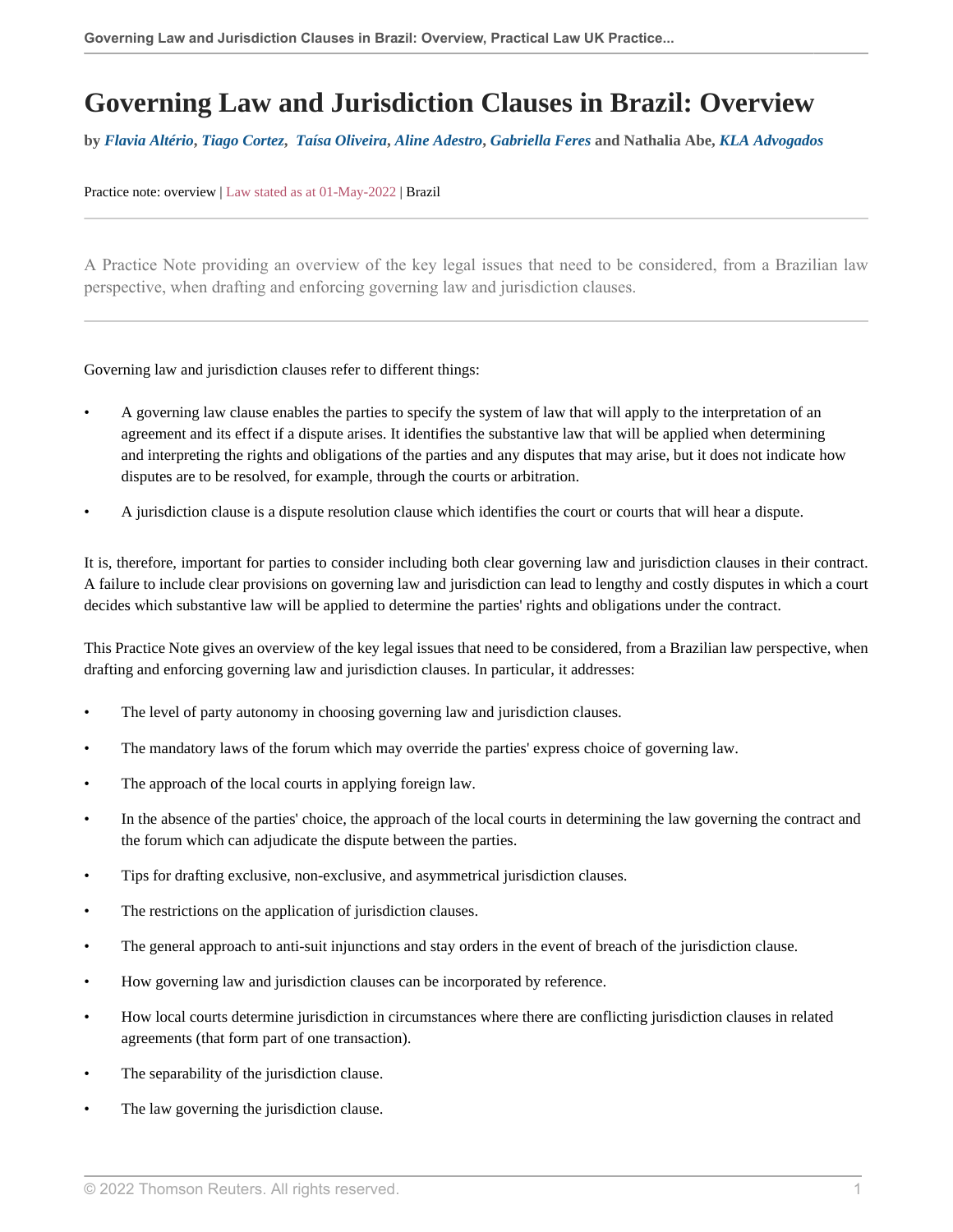# **Governing Law**

# <span id="page-1-0"></span>**Recognition of Parties' Choice of Governing Law**

Parties are generally free to agree a foreign governing law clause, provided that it does not violate Brazilian national sovereignty and public policy (*Article 17, Decree-Law No. 4,657/42 (known as the Law of Introduction to the Brazilian Legal System)*). Provisions of Brazilian law, which restrict the right of the parties to agree the foreign governing law, must be observed.

The applicability of foreign law will be considered by the Brazilian courts as an issue of fact, and the burden of proof will rest on the parties involved in the legal proceedings to convince the court to enforce the foreign law.

In practice, Brazilian courts are generally reluctant to apply foreign law. Even if a Brazilian court applies foreign law to a certain dispute, it does so only to a limited extent. This is because all matters falling under Brazilian law are deemed to be matters concerning public policy and are therefore subject to Brazilian law.

#### <span id="page-1-2"></span>**Formal Requirements**

Governing law clauses in international transactions are considered to be valid, if not in violation of Brazilian national sovereignty and public policy (*see [Recognition of Parties' Choice of Governing Law](#page-1-0)*). A valid choice of law clause must be part of a written legal instrument, and duly signed by the parties or their authorised representatives.

#### **Law Governing Matters of Procedure**

In Brazil the Civil Procedure Code (*Código de Processo Civil*) (Law No. 13.105/2015) applies to determine matters of procedure, for example questions relating to the rules of evidence (including the burden of proof), remedies available, assessment of damages, and limitation of actions, regardless of the applicable governing law chosen by the parties to govern the contract.

# <span id="page-1-1"></span>**Choice of Foreign Governing Law in Domestic Contracts**

In domestic contracts (that is, contracts where all parties are domiciled in Brazil), Brazilian law will always apply, even in cases where the parties have elected a foreign law (*Articles 21 and 23, Civil Procedure Code*).

For a foreign governing law clause to be enforceable there must be a connection between the governing law chosen and elements of the contract, for example the domicile of the parties, the place of execution, or the place of actual performance of the object of the contract.

#### **Mandatory Laws of the Forum**

In Brazil, commercial parties generally have freedom of contract. However, their freedom to contract may be limited by law. A contractual provision, including a governing law clause, will be invalid in Brazil if it violates Brazilian national sovereignty and public policy (*Article 17, Decree-Law No. 4,657/42*) (*see [Recognition of Parties' Choice of Governing Law](#page-1-0)*).

In international contracts, Brazilian or foreign law can apply, depending on where the contract has been executed and where the party that proposed the transaction is domiciled. If a foreign entity has a branch in Brazil, it will be deemed domiciled in Brazil if the Brazilian branch has participated in the transaction (*Article 21, Civil Procedure Code*).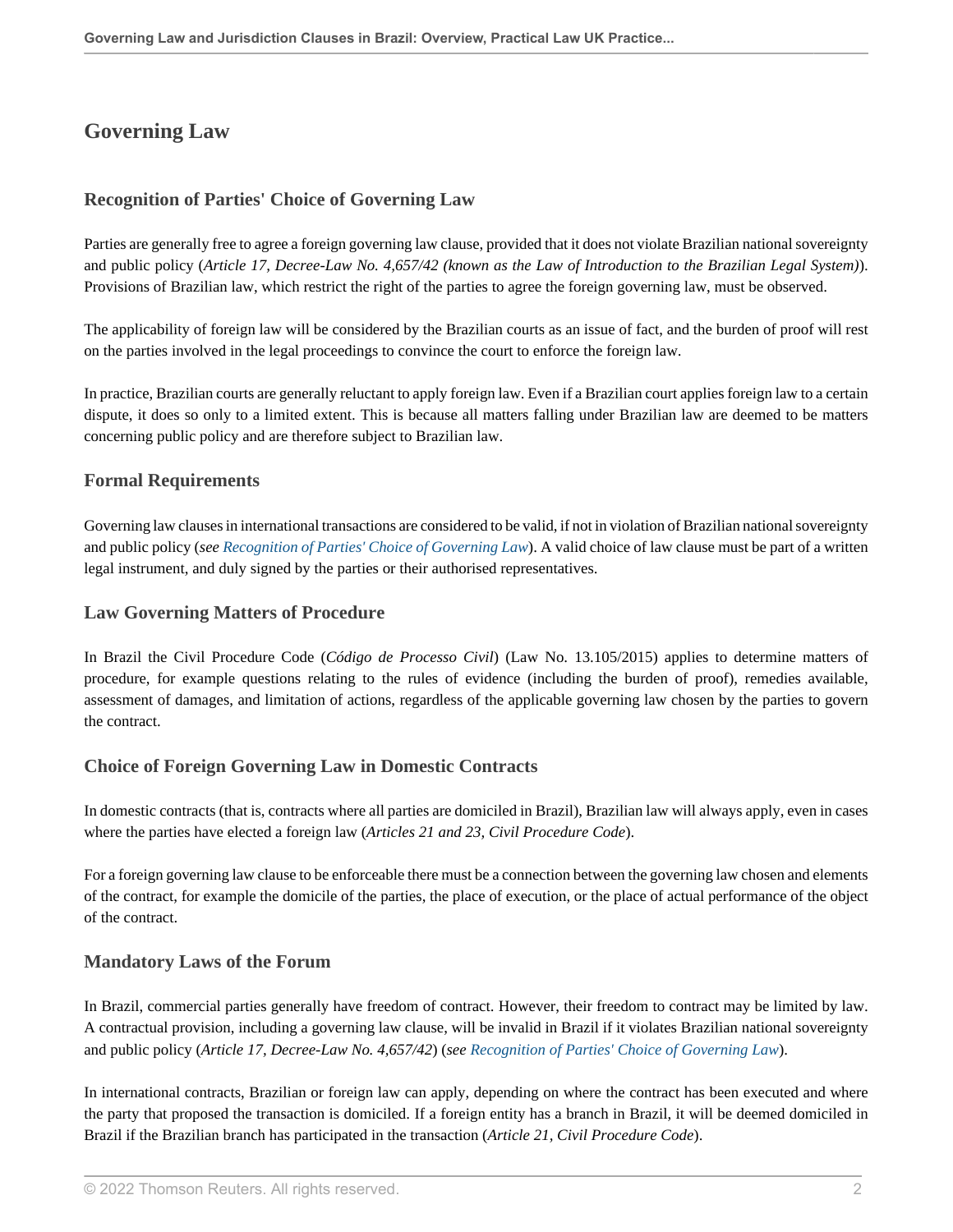The parties' choice of law in relation to international contracts will be recognised by the courts as follows:

- Where the law of the country of domicile of the supplier is selected: the election will be recognised by the courts if the contract was executed in the supplier's place of domicile or the supplier proposed the transaction.
- Where the law of the country of domicile of the customer is selected: the election will be recognised by the courts if the contract was executed in the customer's place of domicile or the customer proposed the transaction.
- Where the law of a third jurisdiction was elected: the election will be recognised by the courts if the contract was executed outside of Brazil, or the party that proposed the transaction is not domiciled in Brazil, and the law chosen contains connecting elements with the contract (for example, the language of the contract and nature of the services).

The above restrictions will not apply if the parties agree to settle their disputes through arbitration.

However, Brazilian law prohibits choice of governing law clauses in the following circumstances:

- Employment agreements, which are governed by the law of the jurisdiction where the employee works.
- International contracts relating to technology transfer or consumer rights, both of which are regulated by Brazilian law.
- Contracts relating to economic activities controlled by the government (for example, stock exchanges, price control, interest rates, salaries, and exchange controls), which are governed by the law of the jurisdiction in which they are performed (*lex loci solutionis*).
- Contracts relating to real estate ownership, which are governed by the law of the jurisdiction in which the real property is located.

# **Law Governing Non-Contractual Claims**

Under Brazilian law, any negligence or misrepresentation claim that arises out of a contractual relationship is considered a contractual claim. Therefore, the choice of law clause in an agreement also applies to claims arising from negligent acts or misrepresentations. It is not necessary to include a clause expressly stating the law applicable to non-contractual disputes or claims.

However, the choice of law clause will not be applied to claims that hold no connection to the agreement (*see [Choice of Foreign](#page-1-1) [Governing Law in Domestic Contracts](#page-1-1)*).

# **Application of Foreign Law by Local Courts**

Foreign law will be considered by the Brazilian courts as an issue of fact, and the burden of proof rests on the parties involved in the proceedings to convince the court to enforce foreign law (*see [Recognition of Parties' Choice of Governing Law](#page-1-0)*).

The rule in Brazil is that the party claiming foreign law must prove the existence, content, and validity of the foreign law. The most appropriate means of proof is that of a certificate issued by a foreign consular authority containing the legal text or a certificate authenticated by the consul. There is no obligation for attorneys to assist the judge in the interpretation of the foreign law. This is the judge's own task. However, attorneys can voluntarily present their contribution on the interpretation of the law.

# **Governing Law in the Absence of Choice**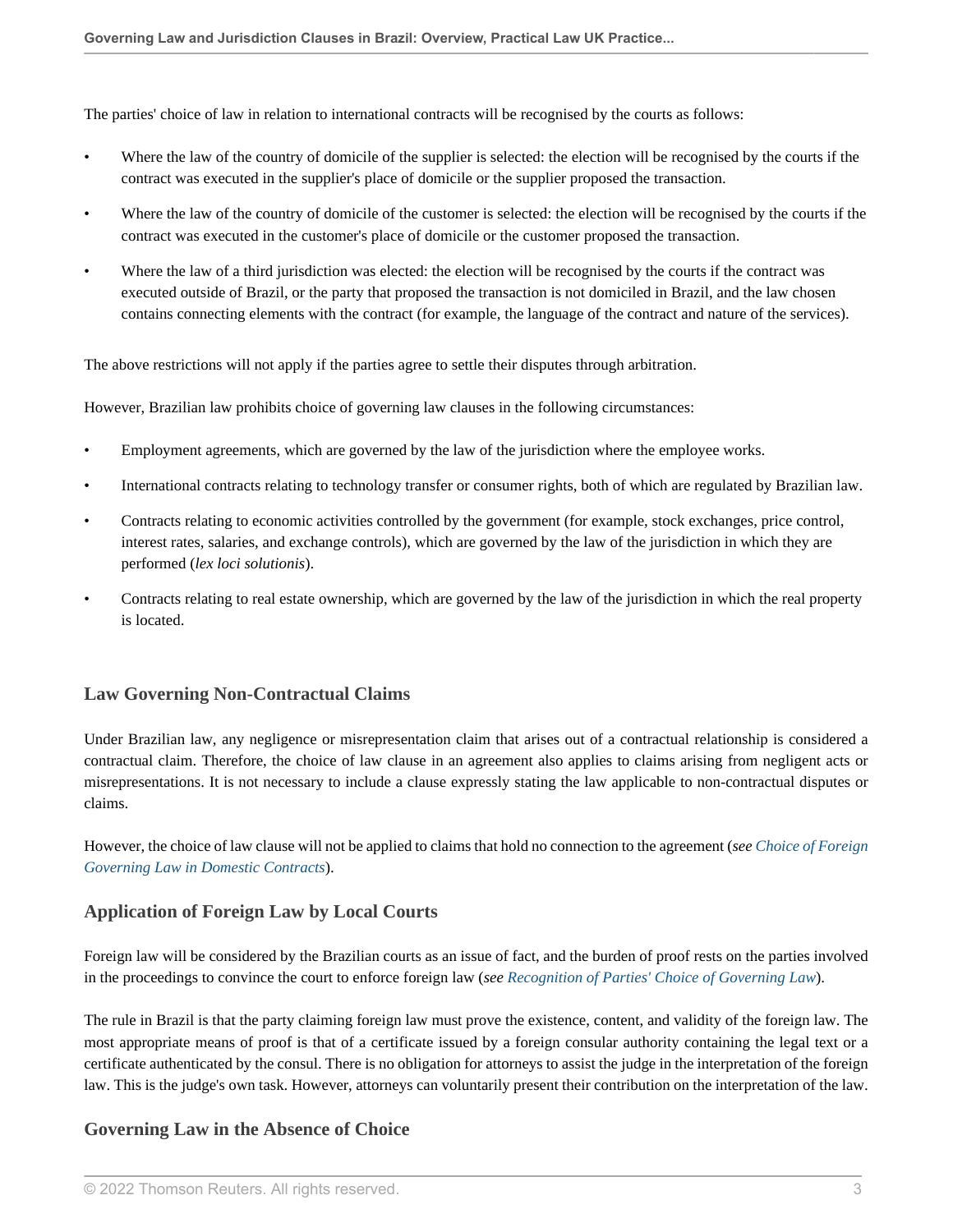If the contract is silent on the applicable law (for example, if the parties failed to include a governing law clause), the Brazilian courts will take one of the following approaches:

- They will apply the law of the jurisdiction where the contract was signed (or the domicile of the party that proposed the transaction).
- Where the above is not possible, they will consider other factors like the parties' domicile and implicit intention, the language of the contract, and/or the jurisdiction elected by the parties to resolve disputes which may arise under the contract.
- They will apply Brazilian law, if the dispute was brought before Brazilian courts and the courts accepted jurisdiction over the dispute (*lex fori*).

# **Jurisdiction**

# <span id="page-3-0"></span>**Recognition of Parties' Choice of Jurisdiction**

Brazilian case law is generally hesitant on the issue of party autonomy regarding choice of jurisdiction clauses. Supreme Court of Justice decisions have recognised and disregarded jurisdiction clauses.

Until very recently, Brazilian courts commonly ruled that parties are not permitted to exclude the jurisdiction of Brazilian courts through foreign jurisdiction clauses. This is because the rules on the jurisdiction of a state are directly based on Brazil's national sovereignty and therefore not subject to party autonomy.

Under the Civil Procedure Code (which came into force in March 2016), national courts are prohibited from recognising and establishing jurisdiction over disputes which arise from contracts containing a foreign jurisdiction clause (*Article 25, Civil Procedure Code*).

However, despite this express law, party autonomy is still limited and subject to Brazilian national sovereignty and public policy. In addition, a Brazilian court may, in exercising its discretion, disregard the jurisdiction provision if takes the view that accepting the chosen forum:

- Would lead to a disproportionate burden on and vexation to a defendant, at the claimant's convenience.
- The chosen forum is inappropriate due to considerations affecting the court's own administrative and legal issues.

(*Article 63, §3, Civil Procedure Code*.)

# **Formal Requirements**

A valid choice of law clause must be part of a written legal instrument, and duly signed by the parties or their authorised representatives.

#### **Exclusive and Non-Exclusive Jurisdiction Clauses**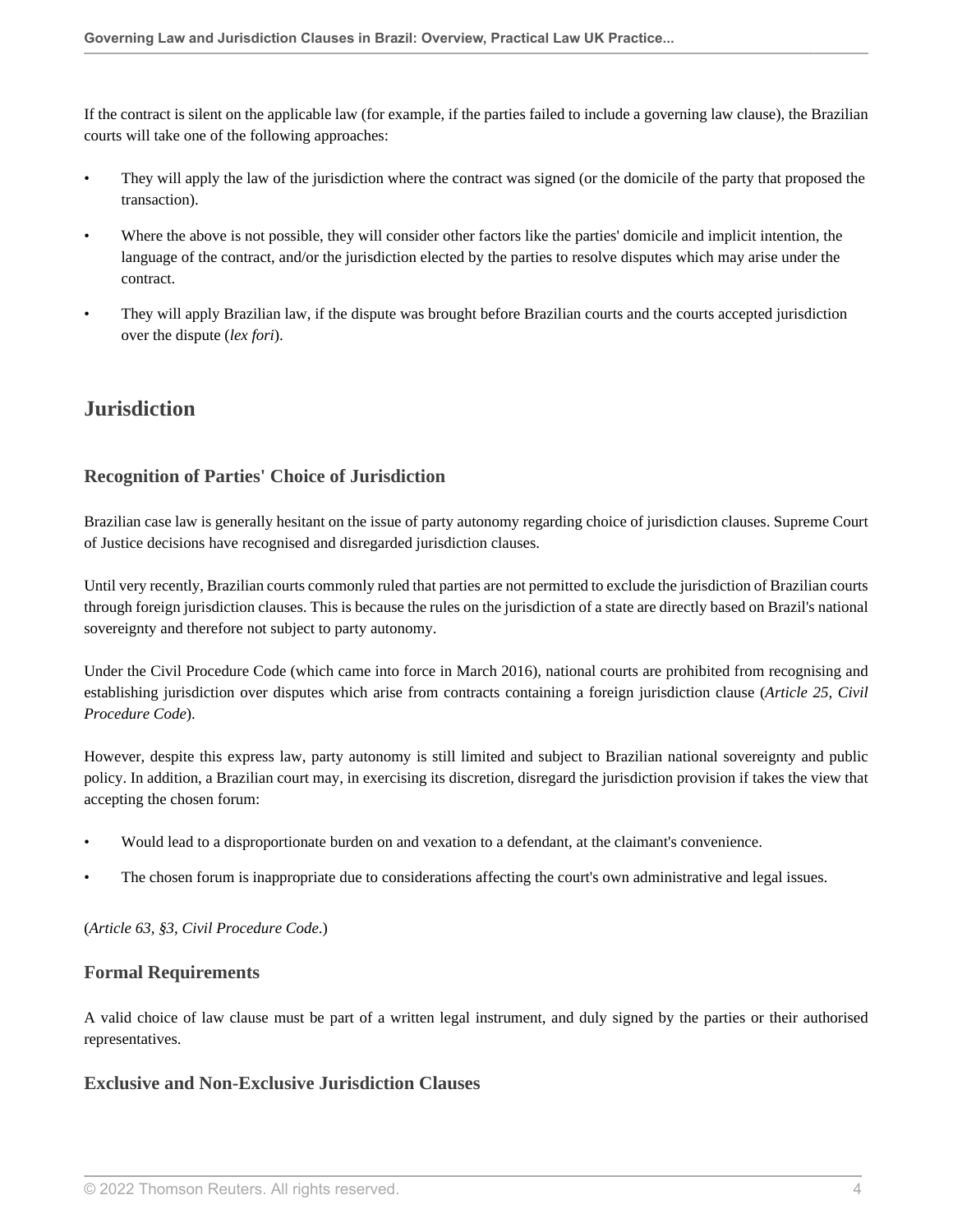There are no legal provisions that permit or prohibit exclusive and non-exclusive jurisdiction clauses. Therefore, local courts can recognise exclusive and non-exclusive jurisdiction clauses (including as worded in *[Standard Document, Jurisdiction Clause:](http://uk.practicallaw.thomsonreuters.com/w-005-3847?originationContext=document&vr=3.0&rs=PLUK1.0&transitionType=DocumentItem&contextData=(sc.Default)) [Cross-Border: Clause 1.1 option 3](http://uk.practicallaw.thomsonreuters.com/w-005-3847?originationContext=document&vr=3.0&rs=PLUK1.0&transitionType=DocumentItem&contextData=(sc.Default))*), if the legal requirements applicable for jurisdiction clauses are complied with (*see [Formal](#page-1-2) [Requirements](#page-1-2)*).

However, if the jurisdiction clause leads to a disproportionate burden and vexation to a defendant, at the claimant's convenience, or if the chosen forum is deemed inappropriate on account of administrative and legal issues, the court may, in exercising its discretion, disregard the jurisdiction provision (*Article 63, §3, Civil Procedure Code*).

If the contract is silent on the choice of jurisdiction, the court of the defendant's domicile has jurisdiction over the case (*Article 46, Civil Procedure Code*).

The same applies to non-contractual disputes.

# **One-Way, Unilateral, or Asymmetrical Jurisdiction Clauses**

There are no legal provisions that prohibit one-way, unilateral, or asymmetrical jurisdiction clauses. Therefore, local courts can recognise the validity of these clauses (including as worded in *[Standard Document, Jurisdiction Clause: Cross-Border:](http://uk.practicallaw.thomsonreuters.com/w-005-3847?originationContext=document&vr=3.0&rs=PLUK1.0&transitionType=DocumentItem&contextData=(sc.Default)) [Clause 1.1 option 3](http://uk.practicallaw.thomsonreuters.com/w-005-3847?originationContext=document&vr=3.0&rs=PLUK1.0&transitionType=DocumentItem&contextData=(sc.Default))*), provided the relevant legal requirements have been met (*see [Recognition of Parties' Choice of Jurisdiction,](#page-3-0) [Formal Requirements](#page-1-2) and [Restrictions on Jurisdiction Clauses](#page-5-0)*). In particular, these clauses must not lead to a gross contractual imbalance between the parties.

Some of the key recent decisions of the Superior Court of Justice on this matter are as follows:

- Choice of jurisdiction clause in a service contract is valid unless the defendant is able to demonstrate a disproportionate burden (*Special Appeal 1,707,855/SP, Superior Court of Justice (STJ), 23 February 2018*).
- Choice of jurisdiction clause in a contract is valid unless the defendant is able to prove its unequal bargaining power (*Specific Appeal in Special Appeal 978,563/SP, STJ, 20 November 2017*).

# **Reciprocal Home Country Jurisdiction Clauses**

There are no legal provisions that permit or prohibit reciprocal home-country jurisdiction clauses. Therefore, local courts can recognise these clauses (including as worded in *[Standard Document, Jurisdiction Clause: Cross-Border: Clause 1.1 option 3](http://uk.practicallaw.thomsonreuters.com/w-005-3847?originationContext=document&vr=3.0&rs=PLUK1.0&transitionType=DocumentItem&contextData=(sc.Default))*), if the legal requirements applicable for jurisdiction clauses are complied with (*see [Formal Requirements](#page-1-2)*).

However, if the jurisdiction clause leads to a disproportionate burden and vexation to a defendant, at the claimant's convenience, or if the chosen forum is deemed inappropriate on account of administrative and legal issues, the court may, in exercising its discretion, disregard the jurisdiction provision (*Article 63, §3, Civil Procedure Code*).

If the contract is silent on the choice of jurisdiction, the court of the defendant's domicile has jurisdiction over the case (*Article 46, Civil Procedure Code*).

The same applies to non-contractual disputes.

# **Breach of Exclusive Jurisdiction Clause**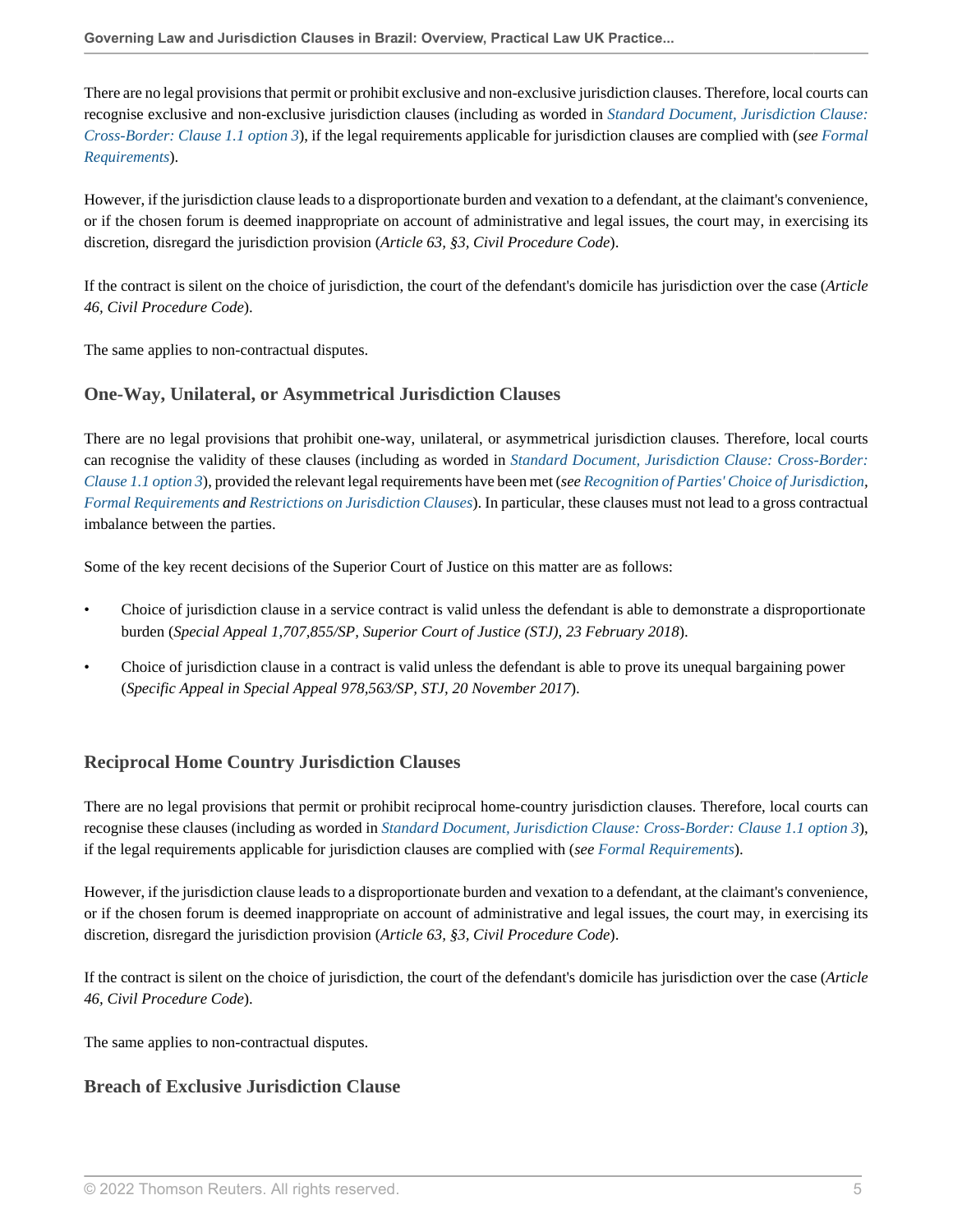In the event of breach of an exclusive jurisdiction clause, the non-breaching party must inform the court of the breach at the first possible opportunity and the original proceedings will be stayed until the issue of jurisdiction is resolved.

If a foreign court determines that it lacks jurisdiction due to a valid choice of court clause, and if that valid court is a competent court in Brazil, the records will be remitted without an order as to costs or fees.

However, if the breach of the jurisdiction agreement results in the original claim being dismissed, the unsuccessful party must reimburse the court fees to the successful party, and pay the successful party's lawyers' fees. The amount of fees owed to the winning party's lawyers for the work performed is between 10% and 20% of the amount claimed in the lawsuit (*Article 85, Civil Procedure Code*).

# <span id="page-5-0"></span>**Restrictions on Jurisdiction Clauses**

In principle, the parties to a commercial agreement can select any venue for the resolution of their dispute (*Article 25, Civil Procedure Code*). However, the local courts have mandatory jurisdiction over the following disputes, regardless of a choice of jurisdiction provision in a contract:

- Disputes concerning real property located in Brazil.
- Property forming part of the probate of a deceased's estate, if the assets that compose the deceased's estate are located in Brazilian territory.
- Disputes concerning assets located in Brazil on the dissolution of a marriage.

#### (*Article 23, Civil Procedure Code*.)

Brazilian courts will entertain joint jurisdiction in the following scenarios:

- The defendant is located in Brazil.
- The contractual obligations must be performed in Brazil.
- The action arises from an act that occurred or which takes place in Brazil.

#### (*Article 21, Civil Procedure Code*.)

Brazilian courts have mandatory jurisdiction over the following disputes in the following situations:

- In alimony disputes, if the beneficiary resides in Brazil or if the debtor has interests within the country.
- Disputes concerning consumer law whenever the consumer resides in Brazil.
- Where the parties expressly or implicitly choose to submit themselves to the jurisdiction of a Brazilian court.

#### (*Article 22, Civil Procedure Code*.)

Any contract concluded with a governmental entity will always be subject to the jurisdiction of the court where the governmental entity is domiciled (*Article 51, Civil Procedure Code*) except in one of the following instances: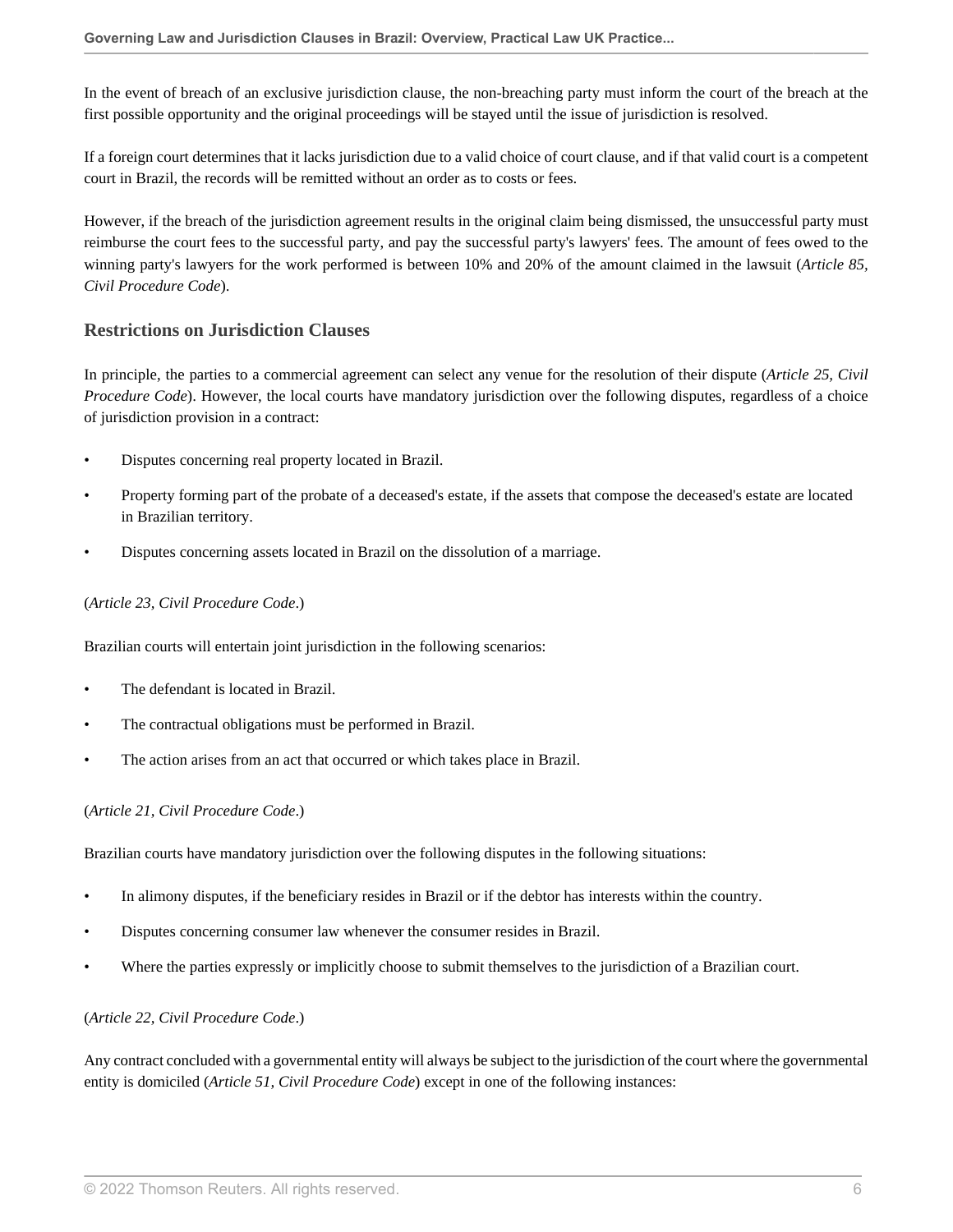- Where international bids are financed by foreign co-operation agencies.
- Where there are contracts with foreign suppliers for equipment manufactured and delivered abroad (provided a specific governmental authorisation was given).
- Where there are acquisitions of goods or services manufactured by branches located abroad.

#### (*Article 32, §6, Federal Law No. 8,666/93 (known as the Brazilian Public Bidding Law*.)

It should be noted that in cases of mandatory jurisdiction Brazilian courts will not consider foreign courts' decisions, even in cases where the parties have elected and contracted to abide by these foreign courts' decisions.

These restrictions do not apply where the parties agree to settle their disputes through arbitration.

#### **Choice of Foreign Jurisdiction in Domestic Contracts**

Two (or more) domestic parties cannot choose a foreign jurisdiction in their contract (*Articles 21 and 23, Civil Procedure Code*).

However, this limitation does not apply if the parties agree to settle their disputes through arbitration.

#### **Anti-Suit Injunctions and Stay Orders**

Brazilian courts will not grant orders to stay or suspend foreign proceedings or grant decisions preventing a party from pursuing the other proceedings in the other jurisdiction, even in cases of an exclusive jurisdiction agreement in favour of Brazilian courts.

A breach of an exclusive jurisdiction agreement in favour of a Brazilian court may prevent the ratification of a foreign judicial order before the Brazilian Superior Court of Justice.

A non-exclusive jurisdiction agreement in favour of a Brazilian court will not prevent the ratification of a foreign judicial order.

Filing a claim with a foreign authority does not prevent a Brazilian court from adjudicating over the same dispute.

A claim brought before a foreign court will not secure jurisdiction for those proceedings before the foreign court (*lis pendens*) and will not prevent the Brazilian judicial authority from disposing of the claim and those related to it, except where otherwise stated in accordance with bilateral agreements and international treaties that are in force in Brazil (*Article 24, Civil Procedure Code*).

A matter pending before a Brazilian court does not prevent the ratification of a foreign judicial order on the same matter, where the ratification is required to give legal force to a Brazilian judgment.

# **Incorporation of Governing Law and Jurisdiction Clauses by Reference**

A choice of jurisdiction clause will only be valid and enforceable if in writing and expressly relating to the agreement in question (*Article 63, § 1º, Civil Procedure Code*). Therefore, if the jurisdiction clause is not part of the main agreement, but part of another document, which is in writing and expressly incorporated into the main agreement, the jurisdiction clause is valid. The same reasoning can be applied to choice of law clauses. However, this is on the condition that the legal requirements applicable to jurisdiction clauses and governing law clauses are met and its application will not cause a disproportionate burden and vexation to a defendant, at the claimant's convenience.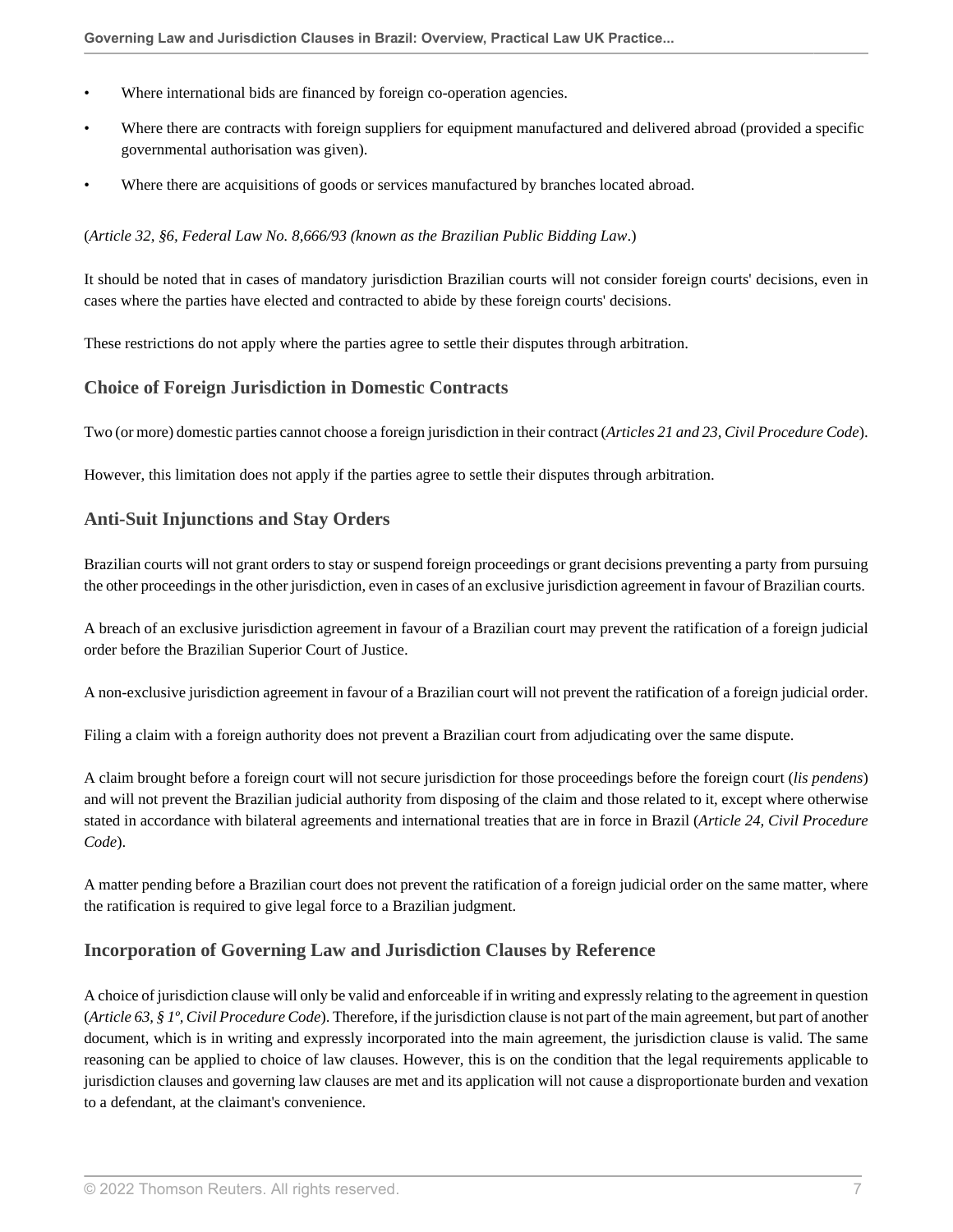Some of the key recent decisions of the Superior Court of Justice on this matter are as follows:

- Consumer can choose between the court of their domicile and the place established in the jurisdiction clause to initiate a lawsuit against supplier (*Conflict of Competence 107,44/SP, STJ, 1 August 2011*).
- Choice of jurisdiction clause in a commercial consignment agreement between the vehicle and engine producer company and the dealer (distributor/seller) is effective and valid and can only be rejected when it is abusive or may create difficulty of access to the courts (*Special Appeal 300,340/RN, STJ, 18 October 2008*).
- Choice of jurisdiction clause in a standard contract is valid and must be obeyed unless it leads to a disproportionate burden on and vexation to a defendant (*Special Appeal 1,275,00/RS, STJ, 17 September 2010*).
- Choice of jurisdiction clause in a consumer standard contract is not valid. The lawsuit must be brought before the court of the consumer's domicile (*Special Appeal 1,089,993/SP, STJ, 8 March 2010*).
- Choice of law clause cannot be disregarded if the lawsuit was initiated before the courts of the defendant's domicile. If both parties are equal (big multinational companies) the terms of the agreement regarding the jurisdiction must be obeyed (*Special Appeal 1,055,185/PR, STJ, 7 April 2014*).

# **Related Agreements**

In circumstances where disputes have arisen from several related agreements, with conflicting jurisdiction clauses, which are part of one transaction, the courts can disregard the clauses and apply the international conflict of laws rules to ascertain the competent court.

This does not apply to cases involving arbitration, for which there are specific procedures.

#### **Separability of Jurisdiction Clause**

A jurisdiction clause is considered severable from the main contract, so that if the main agreement is held invalid, the jurisdiction clause may still be valid.

#### **Law Governing Jurisdiction Clause**

The Civil Procedure Code and Decree-Law No. 4,657/42 govern jurisdiction clauses, regardless of any governing law provisions in the contract.

#### **Jurisdiction in the Absence of Choice**

In the absence of a specific clause in international commercial contracts, the Brazilian courts will accept relative (or joint) jurisdiction over a dispute where:

- The defendant is domiciled in Brazil (for this purpose, a foreign entity with a branch in Brazil will be deemed domiciled in Brazil if the branch has participated in the transaction (*Article 17, Decree-Law No. 4,657/42*).
- The obligation giving rise to the dispute is performed in Brazil.
- The cause of action originates in Brazil.